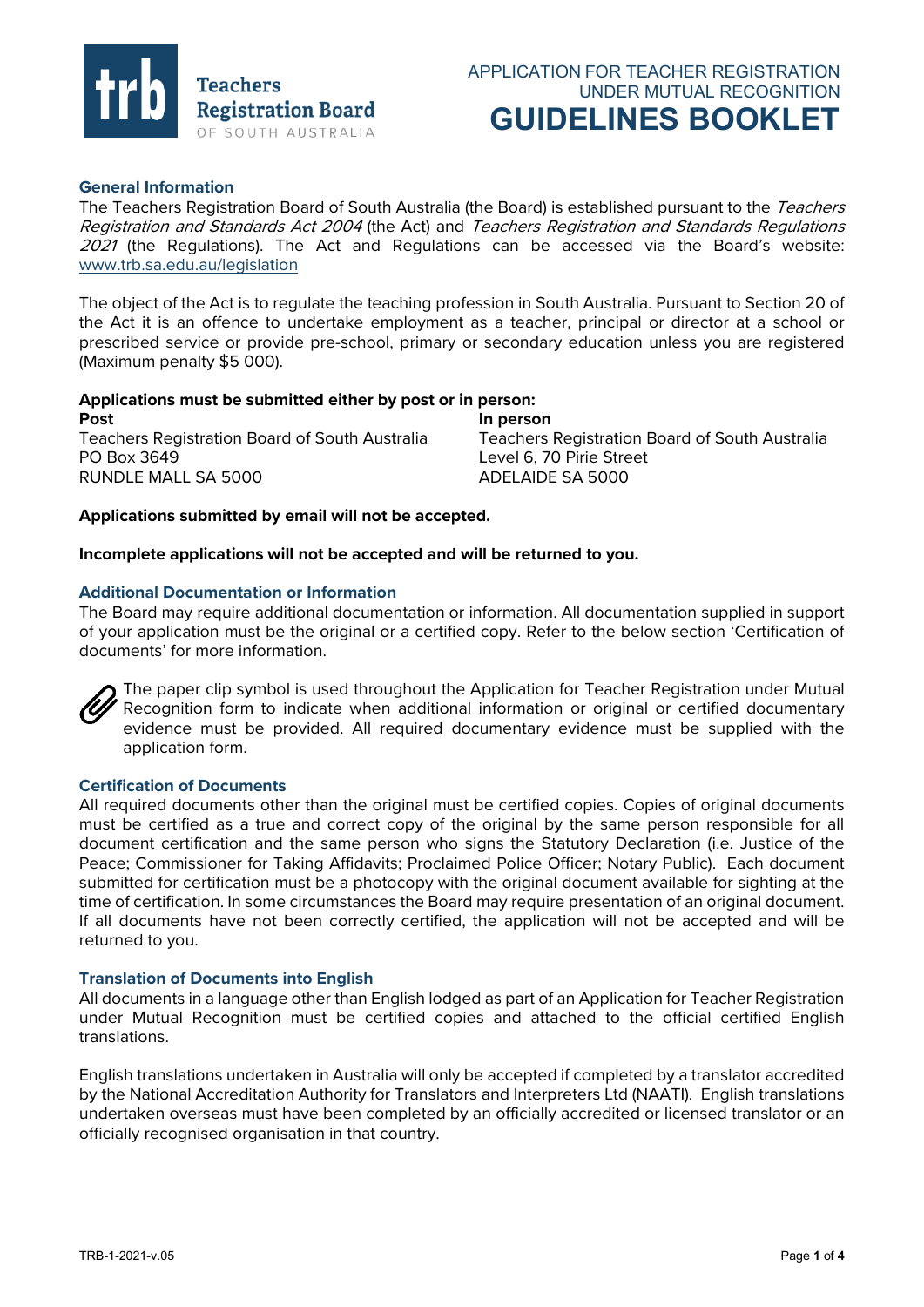#### **Personal Details**

You must complete all details within the personal/contact/address information sections of the Application for Teacher Registration under Mutual Recognition form.

You must also disclose all names you have been known by throughout your life, see below example. When Lucianne was born, she was given the first name Lucianne, the second name Jane and the surname of Jones. When she was married, she changed her surname to Smith. Lucianne commonly uses the name Lucy when introducing herself in the community. As such, Lucianne has four known names – her current name, maiden name, the alias name she used before she got married and the alias name she uses now. Lucianne needs to provide all four names, as follows:

**Current name:** Smith, Lucianne Jane **Alias name:** Smith, Lucy Jane **Maiden name:** Jones, Lucianne Jane **Alias name:** Jones, Lucy Jane

### **Working with Children Check (Issued in South Australia)**

You must provide details of your current Department of Human Services Working with Children Check (WWCC) or Child Related Screening Clearance, including the name the WWCC/Clearance was issued in; the date of issue; and the Unique Identification number.

If you do not have a current South Australian WWCC you can apply for one through the Department of Human Services:<https://screening.sa.gov.au/types-of-check/new-working-with-children-checks>

# **Qualifications**

Under the mutual recognition agreement, your qualifications are not assessed. However, if you include a certified copy of your final Academic Transcripts this allows the Board to have an accurate record of your qualifications.

### **Mandatory Notification Training**

Under mutual recognition, you are not required to provide evidence that you have completed the current mandatory notification training prior to finalisation of your registration. However, you may be required to complete this training prior to teaching children. This relates to an employment requirement. In addition, before you **renew** your registration in South Australia a correctly certified copy of the current training (Responding to Risks of Harm, Abuse and Neglect – Education and Care (RRHN-EC) Training) will be required.

### **Teaching Appointment**

Please complete this section if a formal offer of employment has been made. An original or certified copy of the written offer of employment must be attached.

Employment as a teacher, principal or director at a school or prescribed service must not be undertaken until teacher registration has been granted. It is an offence to do so under Section 20 of the Act and penalties apply.

#### **Documentary Evidence of Registration / Accreditation**

Please provide documentary evidence to demonstrate you are currently registered as a teacher in the Australian State or Territory, or New Zealand that you are relying upon for registration in South Australia. You must provide a certified copy of your current Registration / Accreditation Certificate and/or Card from that Jurisdiction.

### **Declarations Regarding Disciplinary Action**

The object of the Act is to establish and maintain a teacher registration system and professional standards for teachers to safeguard the public interest in there being a teaching profession whose members are competent educators and fit and proper persons to have the care of children. You must answer all of the Declaration questions and provide additional information where required.

You can discuss any issue relating to the Declarations by contacting the Board's Investigation Unit (telephone +61 8 82265984).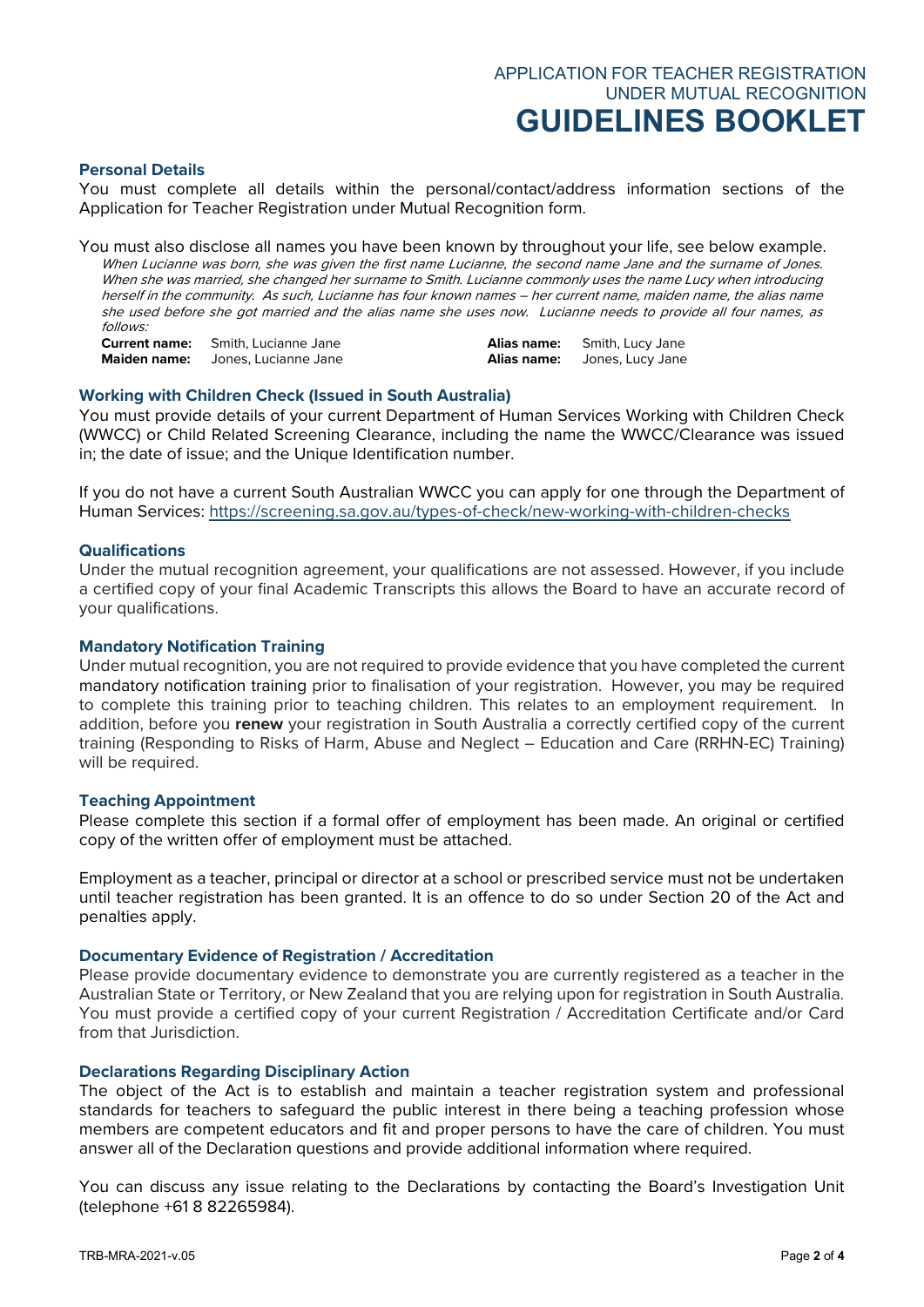## **Payment Details**

**Annual Fees** - The expiry date for ALL teacher registration in South Australia is 31 January. The first term of your new South Australian Teacher Registration will be determined by the expiry date of your existing registration/accreditation; to 31 January the following year. For example, if your current registration expires in Northern Territory on 31 December in two years time, the expiry date of your NEW South Australian teacher registration will be 31 January in the year following.

Fees are reviewed on an annual basis. For information on the current fees refer to the Board's website at: [www.trb.sa.edu.au/fees](http://www.trb.sa.edu.au/fees)

## **Provision of False or Misleading Information**

You are asked to certify that all the information you have provided on the Application for Teachers Registration under Mutual Recognition form is correct. If it is subsequently discovered that you have made a statement that is false or misleading in a material particular, whether by reason of the inclusion or omission of any particular; in any information provided, this can lead to prosecution under the Statutory Declarations Act 1959 (Cth) and refusal or cancellation of registration pursuant to the Teachers Registration and Standards Act 2004.

In addition, pursuant to Sections 54 and 55 of the Act, a person must not make a statement that is false or misleading in a material particular (whether by reason of the inclusion or omission of any particular) in any information provided under the Act, and that a person who by fraud or any other dishonest means procures registration for himself or herself, or for another person, is guilty of an offence. Maximum penalty: \$10 000.

#### **Privacy Statement**

The personal information you provide within the Application for Teacher Registration under Mutual Recognition form will be used to assess your eligibility for teacher registration and to maintain the Register of Teachers. Extracts of the Register of Teachers are available for public inspection and your name, registration number, registration status and expiry date will be published on the Register of Teachers on the Board's website at:<https://crmpub.trb.sa.edu.au/Home/TeacherSearch>

Relevant information may be released to other teacher regulatory authorities to ensure effective national exchange of information, or in other circumstances as specified in the Act.

Requests for access to documents containing personal information held by the Board will be considered in accordance with the *Freedom of Information Act 1991* and the South Australian Government Cabinet Administrative Instruction Number 1/89 known as the 'Information Privacy Principles (IPPs) Instruction'.

### **Information Sharing Guidelines for Promoting Safety and Wellbeing (ISG)**

The South Australian Ombudsman developed the Information Sharing Guidelines for promoting safety and wellbeing (ISG). The ISB enables personal information to be shared without consent when it is believed a vulnerable person is at risk of harm (from others or as a result of their own actions). The Board will seek informed consent in all situations where it is considered safe to do so. A copy of the ISG can be found at: [www.dpc.sa.gov.au/responsibilities/information-sharing-guidelines](http://www.dpc.sa.gov.au/responsibilities/information-sharing-guidelines)

If you require further information about the release of personal information under the ISG please refer to the Board website at: [www.trb.sa.edu.au.](http://www.trb.sa.edu.au/) If you are concerned that your personal information has been shared inappropriately, please contact the Registrar (telephone +61 8 8253 9700).

#### **Categories of Registration**

**Deemed Registration** - If an applicant holds current registration/accreditation in another Australian State or Territory, or New Zealand regulatory authority and provides evidence of that registration the applicant